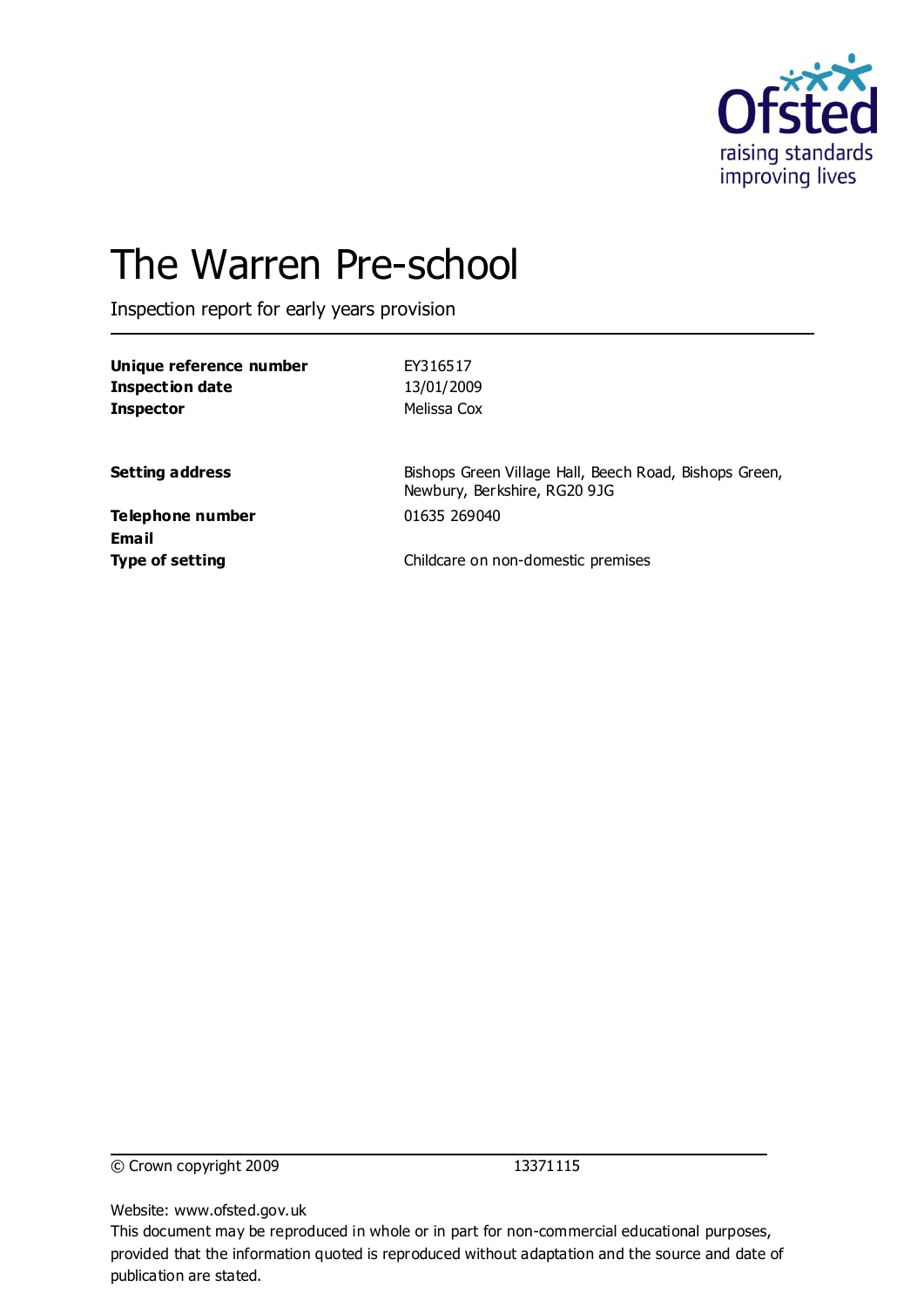### **Introduction**

This inspection was carried out by Ofsted under Sections 49 and 50 of the Childcare Act 2006 on the quality and standards of the registered early years provision. 'Early years provision' refers to provision regulated by Ofsted for children from birth to 31 August following their fifth birthday (the early years age group). The registered person must ensure that this provision complies with the statutory framework for children's learning, development and welfare, known as the *Early* Years Foundation Stage.

The report includes information on any complaints about the childcare provision which Ofsted has received since the last inspection or registration whichever is the later, which require Ofsted or the provider to take action in Annex C.

The provider must provide a copy of this report to all parents with children at the setting where reasonably practicable. The provider must provide a copy of the report to any other person who asks for one, but may charge a fee for this service (The Childcare (Inspection) Regulations 2008 regulations 9 and 10).

The setting also makes provision for children older than the early years age group which is registered on the voluntary and/or compulsory part(s) of the Childcare Register. This report does not include an evaluation of that provision, but a comment about compliance with the requirements of the Childcare Register is included in Annex B.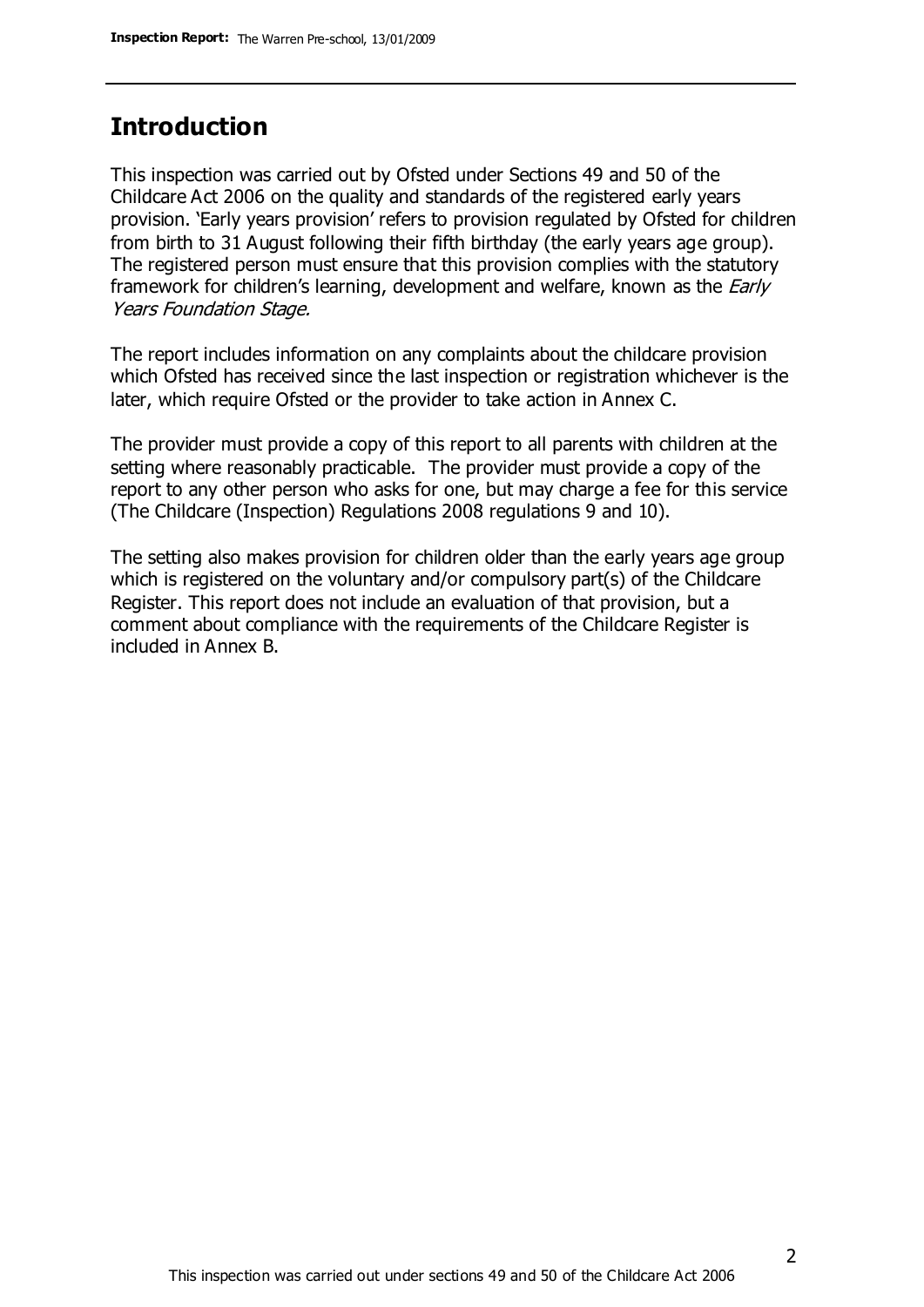# **Description of the setting**

The Warren Pre-School opened in 1986, and moved to its present premises in 2005. The pre-school operates from the village hall at Bishops Green near Newbury in Berkshire. They have use of a large hall with adjacent children's toilets. There is an enclosed paved and grassed area for outside play. The pre-school is open term time mornings, from 09:30 until 12:30 on Monday and Fridays, term time only. It is registered to care for 26 children aged from two to five years old in the Early years age range and there are currently 13 children on roll. The preschool is also registered on the compulsory and voluntary parts of the Childcare Register. The setting has systems in place to support children with learning difficulties and/or disabilities and for those who speak English as an additional language. Two full time and two part time staff work with the children. Of these, three have relevant qualifications at level three. The setting is a member of the Pre-school Learning Alliance.

### **Overall effectiveness of the early years provision**

The Pre-school supports the children's care, learning and development effectively, enabling children to progress well. All children are valued and recognised as individuals and staff ensure that all children's needs are identified and met well. The environment is organised effectively to provide a comfortable and stimulating environment for all children attending. The age-appropriate and developmentally suitable range of resources available ensure that all children are able to progress appropriately in their learning and development. The risk assessment and procedures adequately promote the health and safety of children, and suitable written policies are in place to further protect children's well-being.

### **What steps need to be taken to improve provision further?**

To further improve the early years provision the registered person should:

- make systematic observations of each child's achievements, interests and learning styles and use these to identify learning priorities and plan relevant and motivating experiences for each child.
- ensure experiences are planned and provided for, which are appropriate to each child's stage of development that help them make progress towards the early learning goals across the six main areas of learning
- develop a system for assessing the quality of the provision to ensure there are effective systems in place to meet the individual needs of all children
- improve the quality of documentation including risk assessments, outdoor play and the role of the keyperson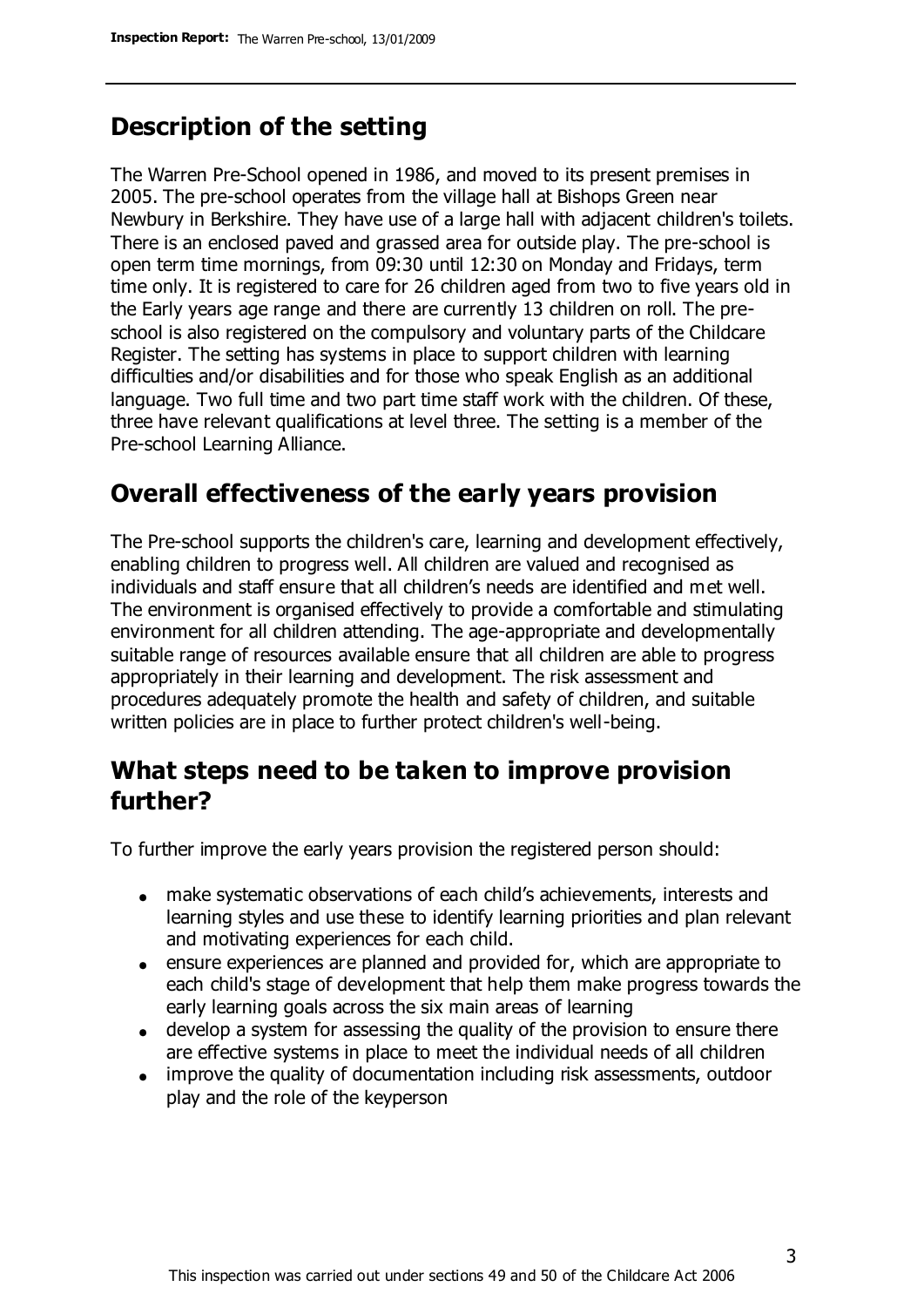# **The leadership and management of the early years provision**

All staff display a positive attitude towards providing an inclusive environment for all children who attend the setting. A well-organised learning environment and effective deployment of staff allow children to access resources independently and be supervised at all times. Areas for improvement have been identified through feedback from staff, although the group's self-evaluation is still developing.

Records, policies and procedures are used effectively to promote positive outcomes for children, although some documentation lacks detail. Good partnerships are established with parents and carers which helps to ensure children are cared for according to their individual needs.

Parents are supplied with good information about the provision. All policies are accessible and details about how staff and parents help children to learn, develop and progress through the Early Years Foundation Stage is regularly given to parents. Photographs and verbal reports are shared which enable them to see what their children do in their day. Staff are sensitive to parents' needs and support parents as well as children through their caring and respectful approach.

# **The quality and standards of the early years provision**

Staff demonstrate an appropriate understanding of the Early Years Foundation stage frame work and how to support children's learning and development. They show a developing understanding of planning and assessment procedures. They are using everyday play opportunities and routine tasks to help children learn about the world around them, about different cultures, colours, calculation and sharing. Staff ask open ended questions and encourage children to explore their environment. Children are relaxed and enjoy playing in a colourful, well organised space. Staff present a wide, balanced range of equipment, resources and activities which children access independently. Equipment and activities, adult and child-led, engages children's interest and helps them make progress. Staff are further developing their system of planning and assessment to focus more on children's individual needs. Staff interact well with the children and are available to help them complete tasks. Staff understand not to take over a situation, and encourage children through praise and encouragement to focus and achieve tasks independently.

Welfare of children is promoted. Policies and procedures protect and safeguard children and staff demonstrate a good level of commitment and implement these successfully. For example, hygiene, daily physical play and healthy eating procedures promote children's health and well-being and prevent cross-infection. Children's behaviour is very good. They make a social network of friends who seek each other out and help each other. There is a warm and friendly relationship between children and key person, however, in such a small setting, all staff have good knowledge about the children and know what the children's needs are so all staff are familiar with the children and have a very good relationship.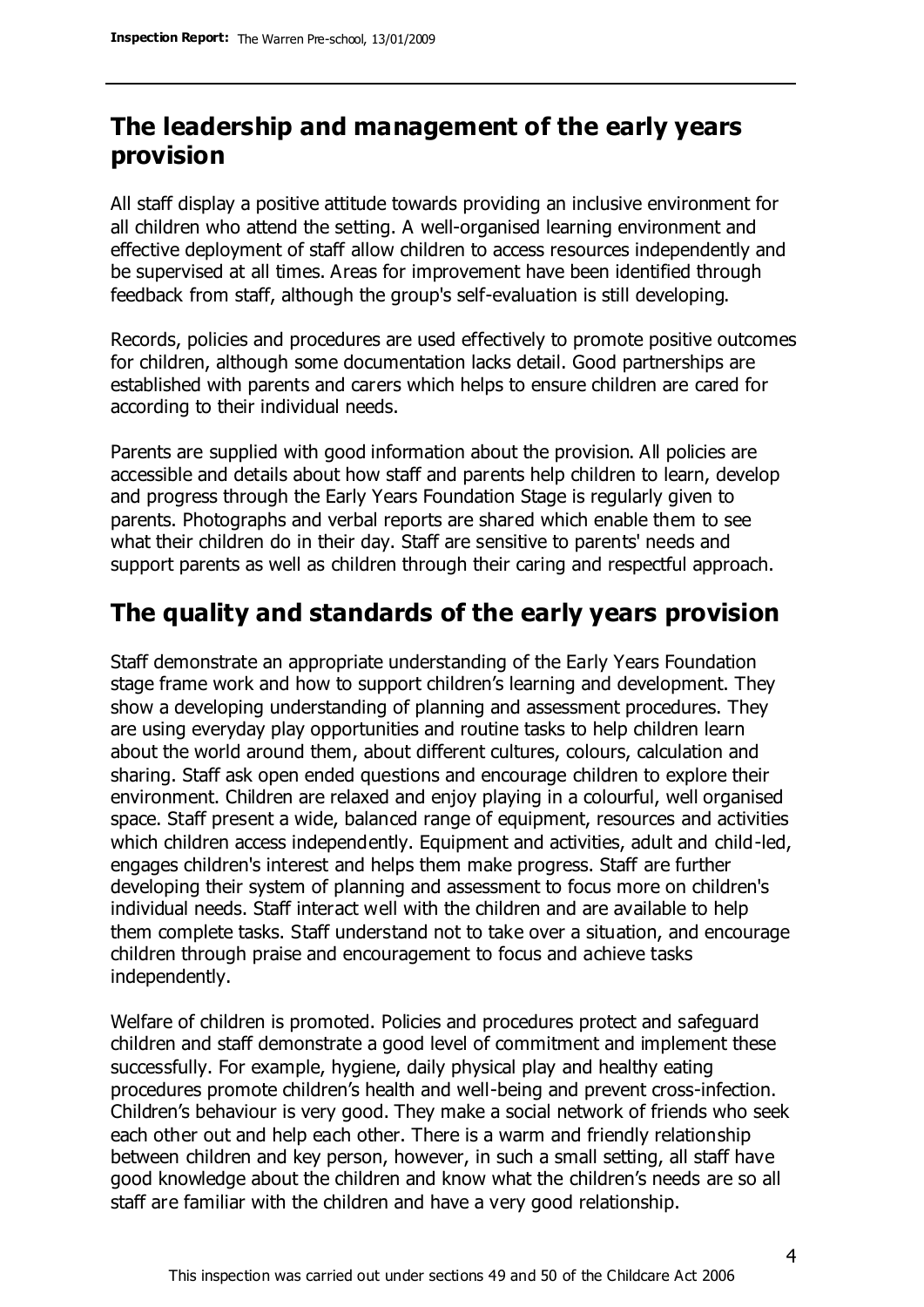Staff interact effectively with children, asking appropriate questions to engage them in conversation to support and promote their communication and language skills. Children are supported well by enthusiastic staff who encourage the children's curiosity and learning through the discussions they engage the children in. Overall, children's health and safety is well supported. The hygiene routines children learn help to keep them healthy and they are becoming more aware of how to support their own safety as they remind each not to run too fast outside.

Children enjoy books and stories. They sit enthralled as a member of staff animatedly tells them one of their favourites, anticipating with excitement the scary and funny parts of the book. They are confident in using books by themselves. They turn the pages from front to back and point to the pictures and text, recalling the story and demonstrating their increasing understanding that print carries meaning. Numbers and counting are used throughout the nursery. Children are encouraged to consider simple number problems and to count in their daily play.

Children's health and well-being are well promoted through effective hygiene procedures, planned topics and appropriate discussion. Children are offered milk, water and a choice of fresh fruit at snack time.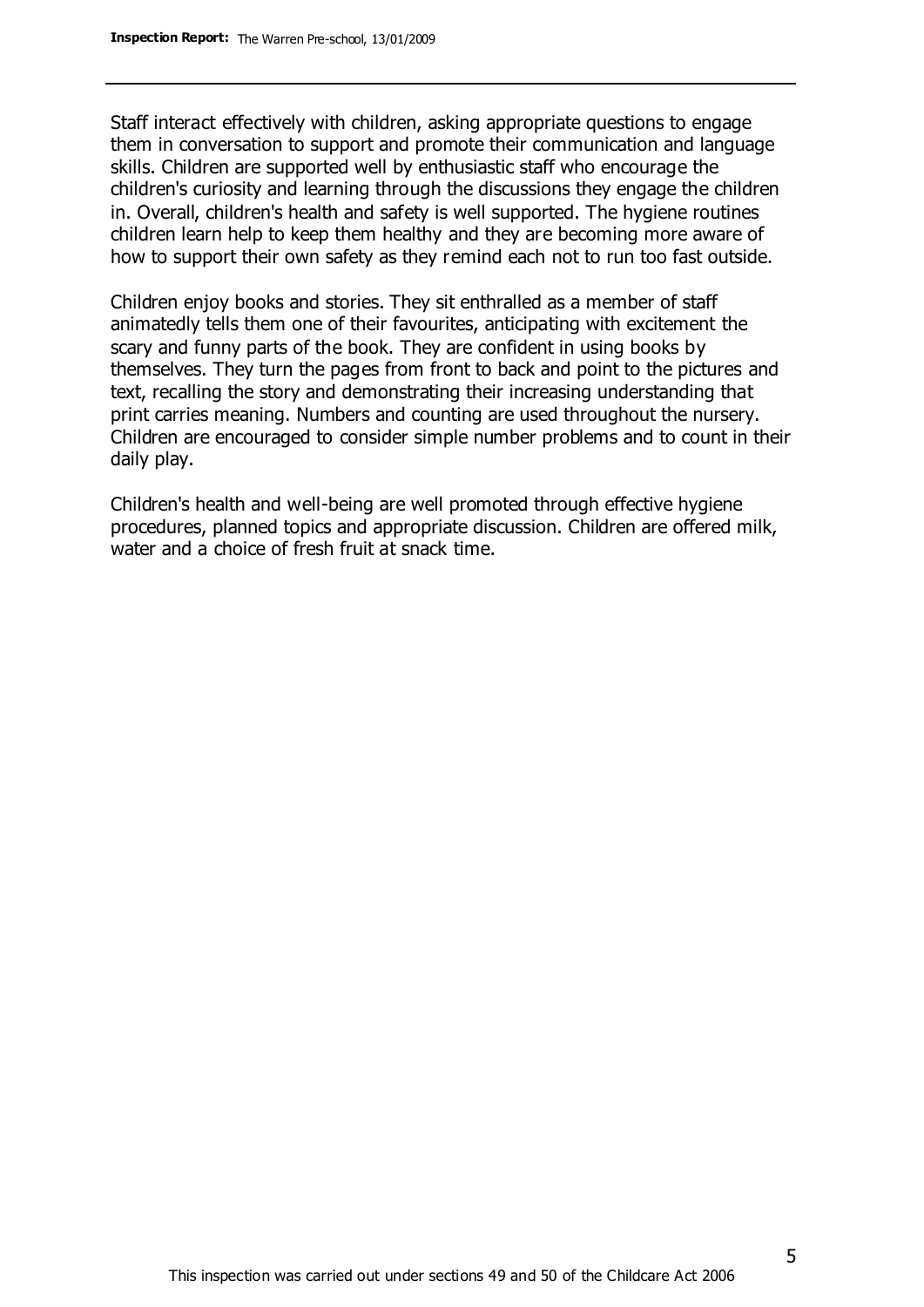# **Annex A: record of inspection judgements**

#### **The key inspection judgements and what they mean**

Grade 1 is Outstanding: this aspect of the provision is of exceptionally high quality Grade 2 is Good: this aspect of the provision is strong Grade 3 is Satisfactory: this aspect of the provision is sound Grade 4 is Inadequate: this aspect of the provision is not good enough

### **Overall effectiveness**

| How effective is the provision in meeting the needs<br>of children in the Early Years Foundation Stage? |  |
|---------------------------------------------------------------------------------------------------------|--|
| How well does the provision promote inclusive practice?                                                 |  |
| The capacity of the provision to maintain continuous                                                    |  |
| improvement.                                                                                            |  |

### **Leadership and management**

| How effectively is provision in the Early Years               |  |
|---------------------------------------------------------------|--|
| <b>Foundation Stage led and managed?</b>                      |  |
| How effective is the setting's self-evaluation, including the |  |
| steps taken to promote improvement?                           |  |
| How well does the setting work in partnership with parents    |  |
| and others?                                                   |  |
| How well are children safequarded?                            |  |

### **Quality and standards**

| How effectively are children in the Early Years<br><b>Foundation Stage helped to learn and develop?</b> |   |
|---------------------------------------------------------------------------------------------------------|---|
| How effectively is the welfare of children in the Early                                                 | 3 |
| <b>Years Foundation Stage promoted?</b>                                                                 |   |
| How well are children helped to stay safe?                                                              |   |
| How well are children helped to be healthy?                                                             | 3 |
| How well are children helped to enjoy and achieve?                                                      | 3 |
| How well are children helped to make a positive                                                         | 3 |
| contribution?                                                                                           |   |
| How well are children helped develop skills that will                                                   |   |
| contribute to their future economic well-being?                                                         |   |

Any complaints about the inspection or report should be made following the procedures set out in the guidance available from Ofsted's website: www.ofsted.gov.uk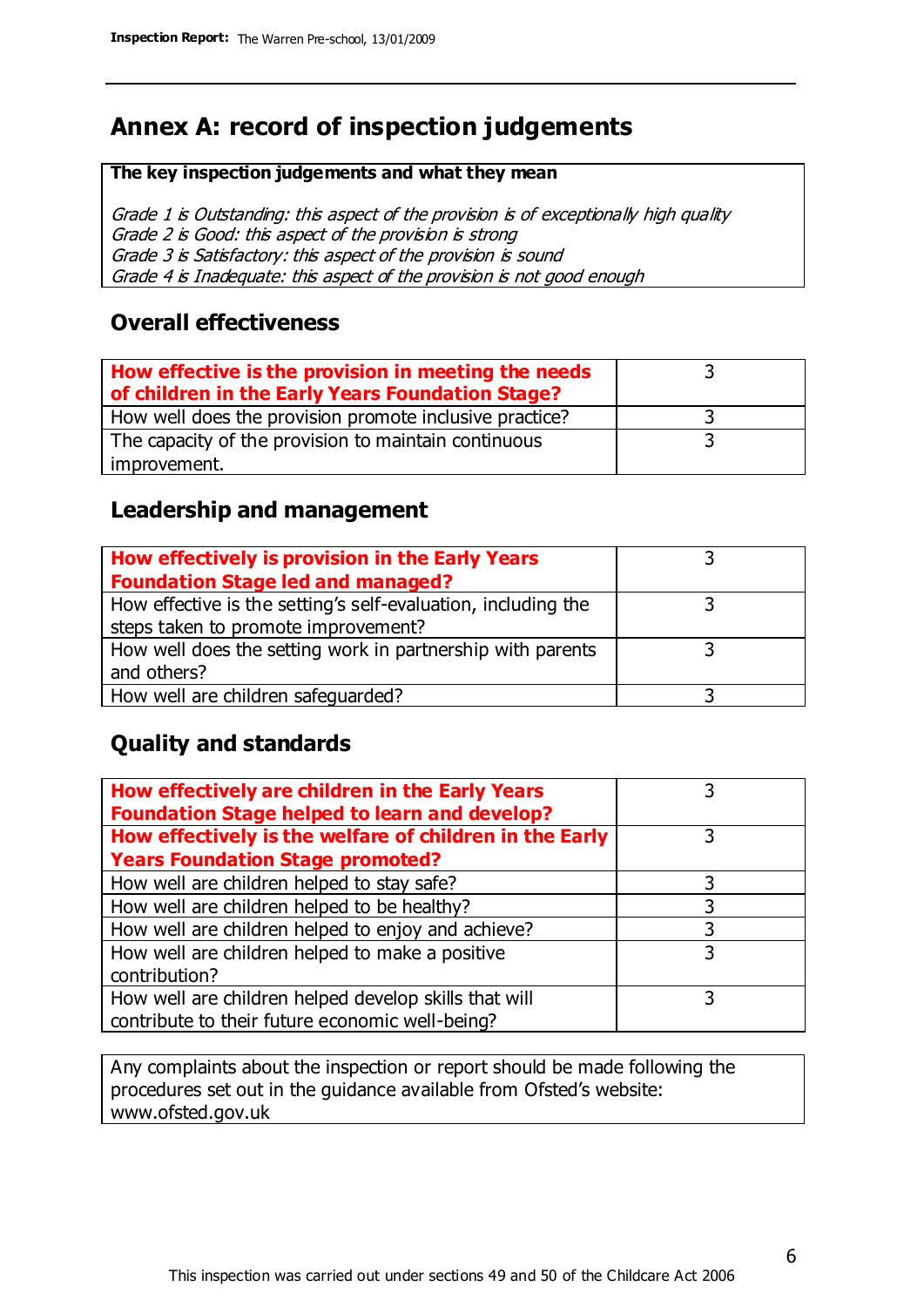# **Annex B: the Childcare Register**

| The provider confirms that the requirements of the<br>compulsory part of the Childcare Register are: | Met |
|------------------------------------------------------------------------------------------------------|-----|
| The provider confirms that the requirements of the<br>voluntary part of the Childcare Register are:  | Met |